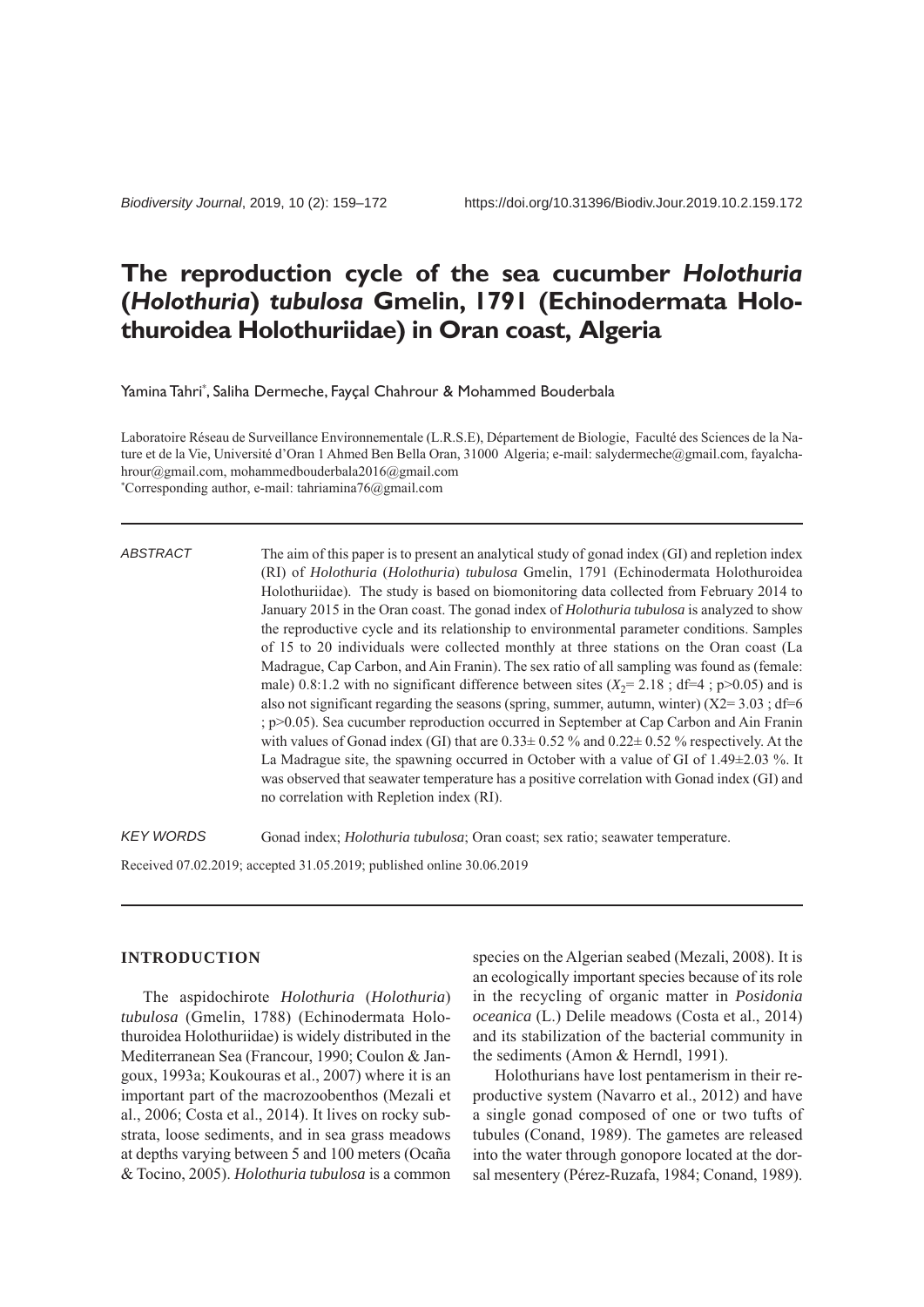The gonads tend to fill most of the interior cavity of the body at their peak maturity stage (Pérez-Ruzafa, 1984). In general, holothurians have a seasonal reproductive cycle (Smiley et al., 1991). However, whilst temperate species generally have spawning periods in spring and summer (Cameron & Fankboner, 1986; McEuen & Chia, 1991; Hamel et al., 1993), tropical species may spawn throughout the year (Pearse, 1968; Conand, 1993a; González et al., 2004).

A number of environmental factors may stimulate gonad growth, maturation, and spawning (Fenaux, 1980). For example, sea temperature is an important factor that influences spawning (Fuji, 1960) and the inhibition or slowing down of nutrition (Smith, 1971).

In Algeria, there are few studies on sea cucumbers and their spawning. In this study, we will follow the gonad index and repletion index (reproduction and trophic activity) and the influence of environmental factors on the spawning of the *H. tubulosa* population sampled at three sites on the west coast of Algeria with different locations and substrates.

#### **MATERIAL AND METHODS**

### *Study area*

The study was conducted on the Oran coast, in the northwest of Algeria. Three sites were selected. Station 1, La Madrague, 35°46'00.58''N - 0° 49'33.00'' W is located on the west of Cape Falcon, and is a rocky site forming a large bay open to the east. Upstream of this coastal site there are farms that are part of the National Plan of Agricultural Development (PNDA). These farms may affect the coastal marine ecosystem through the use of pesticides, fertilizers and phytosanitary products (Benghali et al., 2006). Station 2, Ain Franin, 00°35'46'854''N - 30°768'00''W is located between two headlands forming the large bay of Oran, Cape Ferrat to the north and Cape Falcon to the southeast and 8 km far from Kristel. This station is considered as a low-impact anthropogenic area, but there is presence of a source of sulfuric thermal water. Finally, station 3, Cap Carbon, 35° 54' 6.36''N - 0° 20'20.22'' W is located near the agglomeration of Arzew. This area is under significant influence of urban and industrial discharges from the presence of a petrochemical industrial complex (Arzew-Ain El Bia, Oran) as shown in figure 1.

#### *Field Sampling*

The study is based on 12 sampling months from February 2014 to January 2015. From 15 to 20 sea cucumbers were collected each month by scuba divers at a depth of up to 10 m, at the three study areas. Temperature, salinity, and pH of the surface water were measured using a Multiparameter (HANNA–HI9829) instrument. At the laboratory, each animal was dissected along the ventral surface and eviscerated. The gonads and the digestive tract (intestine and digestive contents) were recovered, drained and weighed with electronic scales (0.001 g precision). All gonads were fixed in 10% formalin for microscopic observations using Microscope: Leica DM 2000. The mean Gonad (GI) and mean Repletion indexes (RI) were calculated using the ratio between the gonad weight or intestine weight (GW, IntW) and the total weight of the gutted body (GBW) by the formula (Asha & Muthiah, 2008; Gaudron et al., 2008; Kohler et al., 2009).



Figure 1. Study area: Oran coast, NW-Algeria.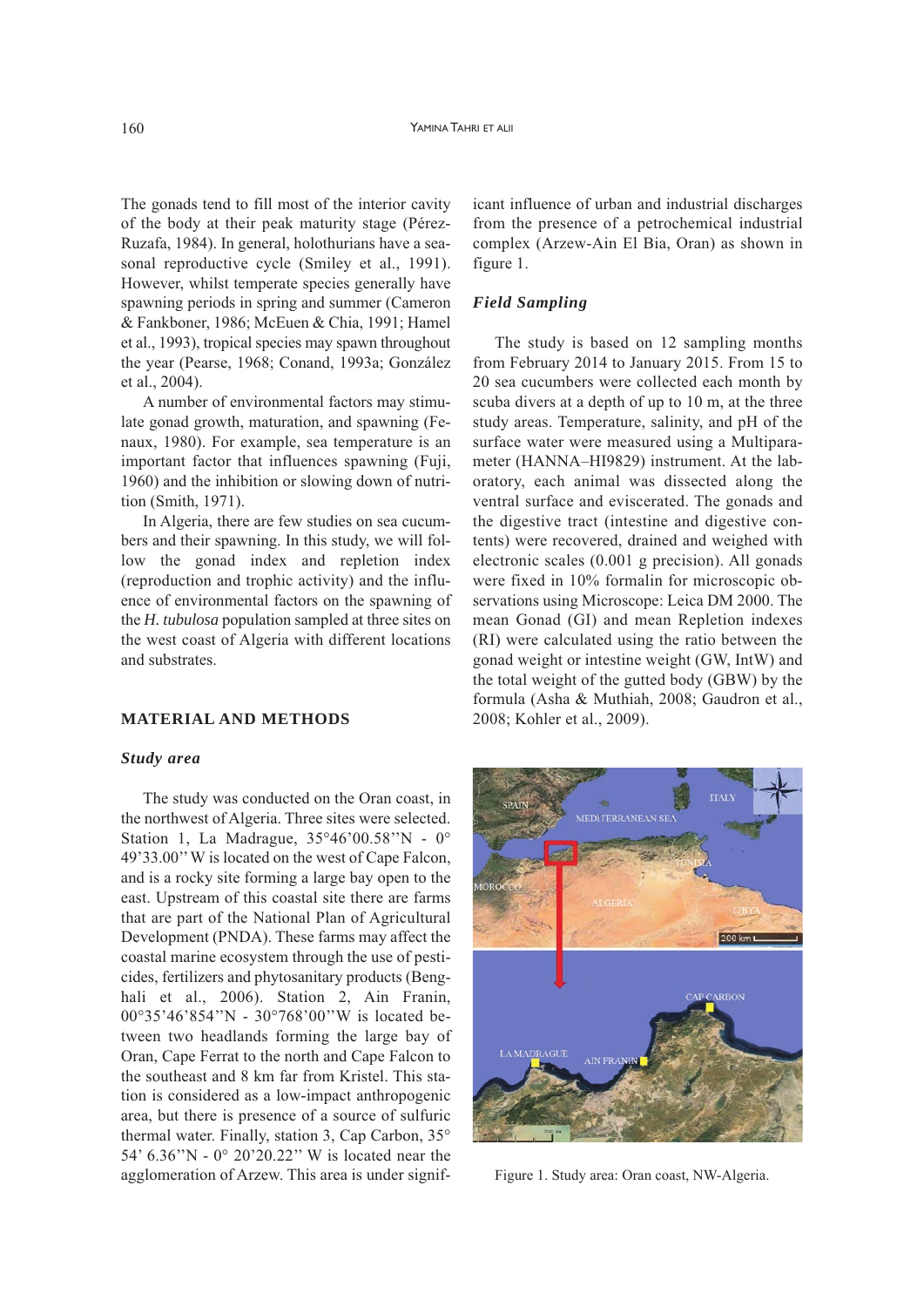Gonad index (GI) = 
$$
\frac{GW}{GBW} \times 100
$$
  
Repletion index (RI) =  $\frac{lntW}{GBW} \times 100$ 

## *Data analysis*

The collected data are computed and analyzed with IBM SPSS 20 software. The sex ratio study was tested by chi-square. The differences in both indexes (GI and RI) between sites, months and seasons were tested through a one-factor ANOVA test and the Tukey test. The relations between GI, RI and environmental factors were determined using the Pearson Correlation Analysis.

## **RESULTS**

By using the macroscopic and microscopic observations, the gonads of 640 *H. tubulosa* were sexed as 321 females, 259 males, and 60 unidentified individuals. The sex ratio (female:male) is 0.8:1.2. The sex ratio at La Madrague (female:male) is 1.25:0.79, at Cap Carbon is 1.2:0.83 and at Ain Franin is 1.27:0.78. By chi-square test, the difference in sex ratio compared to sites is not significant  $(X_2=2.18; df=4; p>0.05)$  and also not significant compared to the seasons (spring, summer, autumn, winter) (X2= 3.03; df=6;  $p > 0.05$ ) (Table 1).

The study was performed on 640 samples collected during sampling campaign. The collected samples allowed us to determine the changes in the Repletion index (RI) and the Gonad index (GI). The averages of repletion and gonad indexes are characterized by a monthly change which is greater for the repletion index (Table 2).

The monthly average repletion index gives the most variations which were the maximum  $76.56\pm$ 14.13 % in October and the minimum  $31.47\pm$ 20.95 % in September at Cap Carbon. For the Ain Franin site the maximum is 97.67±21.26 % in March and the minimum is 22.55 $\pm$ 6.22 % in September (Fig. 2). For the La Madrague site, the repletion index is different from the previous sites, the minimum is 20.97±6.40 % in February and the maximum is 81.77±13.47 % in October (Fig. 2).

|         | Chi-square $X_2$ |       |
|---------|------------------|-------|
| sites   | 2.18             | 0.702 |
| seasons | 3.03             | 0.805 |

Table 1. The difference in sex ratio compared to sites and seasons by Test Chi-square.

|     | Area      | Feb<br>2014 | Mar     | Apr     | May     | Jun     | Jul     | Agu     | <b>Sep</b> | Oct     | Nov     | Dec     | Jan<br>2015 |
|-----|-----------|-------------|---------|---------|---------|---------|---------|---------|------------|---------|---------|---------|-------------|
|     |           | 0.94        | 1.26    | 3.58    | 1.69    | 16.27   | 15.86   | 22.85   | 14.52      | 1.49    | 2.18    | 0.23    | 0.2         |
| MA  | GI        | (0.56)      | (0.44)  | (2.15)  | (1.11)  | (8.32)  | (8.40)  | (20.71) | (9.33)     | (2.03)  | (2.09)  | (0.36)  | (0.36)      |
|     |           | 20.97       | 24.32   | 39.28   | 35.40   | 66.67   | 67.03   | 64.84   | 52.27      | 81.77   | 72.63   | 48.84   | 49.82       |
|     | RI        | (6.40)      | (10.42) | (12.76) | (12.96) | (12.17) | (20.21) | (21.82) | (9.83)     | (13.47) | (16.79) | (25.15) | (24.74)     |
|     |           | 0.53        | 1.61    | 1.16    | 12.57   | 13.92   | 9.31    | 8.79    | 0.33       | 0.73    | 0.81    | 1.86    | 1.24        |
| C.C | GI        | (0.51)      | (1.22)  | (0.84)  | (4.71)  | (4.39)  | (6.43)  | (6.35)  | (0.52)     | (0.94)  | (0.86)  | (1.79)  | (1.16)      |
|     |           | 56.81       | 51.44   | 40.48   | 49.54   | 49.78   | 38.55   | 35.85   | 31.47      | 76.56   | 73.47   | 73.96   | 59.11       |
|     | RI        | (20.32)     | (14.36) | (15.29) | (13.54) | (14.55) | (13.10) | (8.67)  | (20.95)    | (14.13) | (18.46) | (16.98) | (11.35)     |
|     |           | 1.05        | 1.54    | 6.30    | 4.69    | 10.75   | 9.82    | 10.61   | 0.22       | 0.39    | 1.47    | 1.5     | 1.55        |
|     | <b>GI</b> | (1.33)      | (1.3)1  | (4.40)  | (3.38)  | (3.41)  | (5.67)  | (4.30)  | (0.52)     | (0.55)  | (2.89)  | (1.32)  | (1.19)      |
| AF  |           | 80.47       | 97.67   | 67.17   | 65.33   | 61.46   | 42.12   | 51.63   | 22.55      | 68.59   | 63.31   | 68.55   | 61.26       |
|     | RI        | (19.66)     | (21.26) | (16.12) | 27.69   | (14.36) | (15.24) | (19.27) | (6.22)     | (20.60) | (20.65) | (19.02) | (12.77)     |

Table 2. Monthly mean evolution of physiological index of *Holothuria tubulosa* in the study area. MAD: La Madrague. CC: Cap Carbon. AF: Ain Franin. Expressed  $\% \pm$  (standard deviation).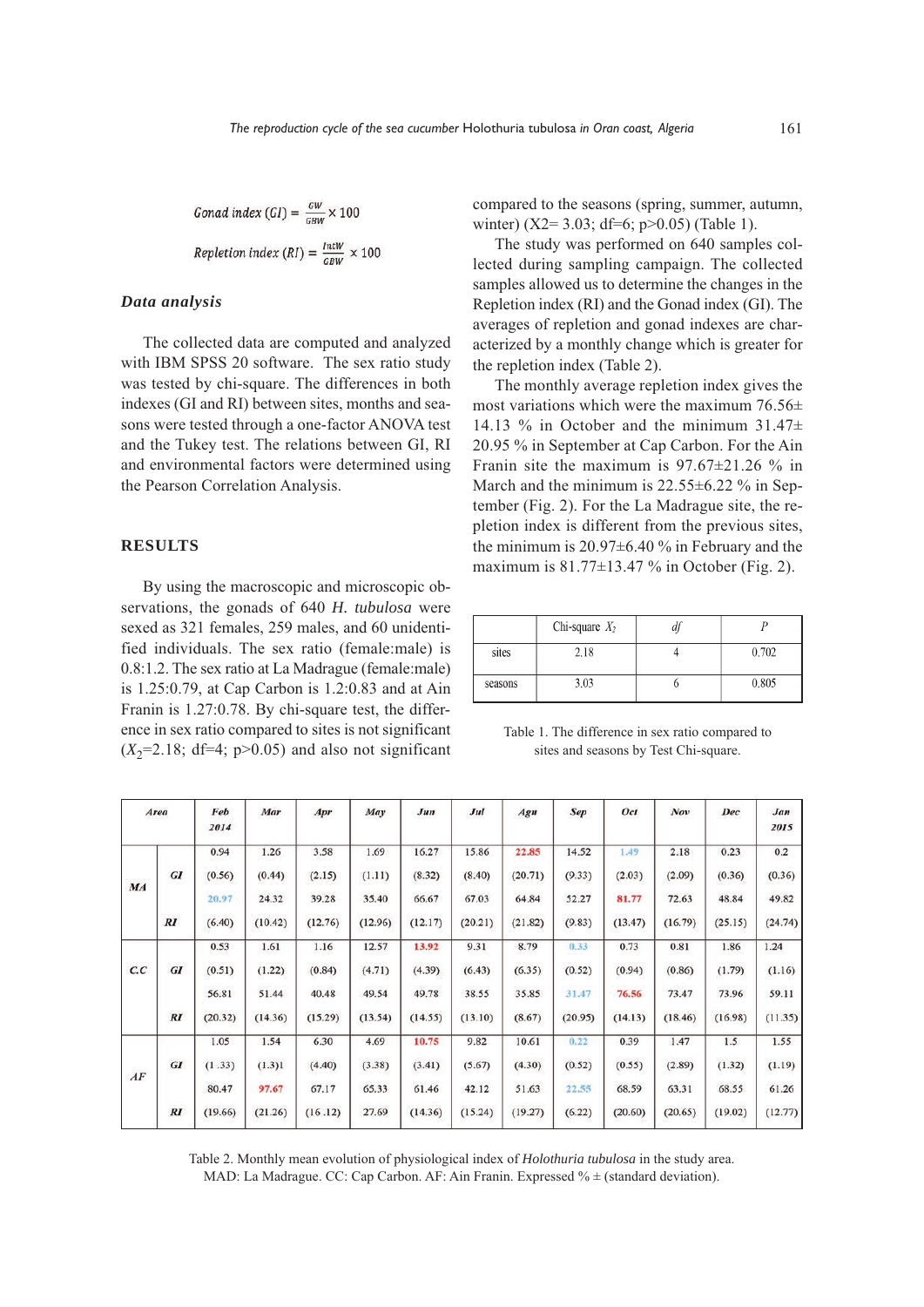It can be noted that the highest average index of repletion is recorded at Ain Franin where the environment is rich in flora and fauna and with the presence of *Posidonia oceanica* meadows. This site is influenced by sporadic pollution, while the Cap Carbon site is under the influence of industrial pollution (Chahrour et al., 2013). The site of La Madrague presents a stony substrate with some clumps of *Posidonia* K.D. Koenig and it is under the influence of an agricultural pollution (Benghali et al., 2006).

The monthly variations of average gonad index are summarized in figure 3. For Cap Carbon and Ain Franin sites, respectively, the minimum values of 0.33± 0.52 % and 0.22± 0.52 % were recorded in September, while maximum values of 13.92 ±4.39 % and 10.75± 3.41 % in June. On the other hand, for the La Madrague site, the average gonad index minimum value of 0.2±0.36 % is registred in January and the maximum value is 22.85±20.71 % in August.

The maximum values of the gonad index were recorded in June and August, while during the winter season it is slowly decreasing. This decrease in GIm means (see Figs. 2, 3) that the gonad development is in pre-reproduction or spawning (Tanaka, 1958; Spirlet et al., 2000). These declines in GIm denote the existence of an autumn season spawning (September and October), as shown in figure 3.

The statistical study by ANOVA test shows no significant differences between GIm and the three sites (df=2;  $F=0.62$ ;  $P>0.05$ ) in contrast to the monthly and seasonal variation, GI has a significant difference (df=11; F=5.02; P<0.05) (df=3; F=18.59;

P<0.05). Whereas for the RI, the difference is insignificant compared to sites, months and seasons. In this study, the microscopic observations confirm the spawning period of the population at the three sites. The tubules of the females and the males almost resorbed especially in the cold months as has been observed by Conand (1993a). In the hot months the gonads are more mature and prepare to spawn. This behavior was also reported by Navarro et al. (2012).

The females and males gonads are composed of 4 stages of maturity in the whole of the year.

Figures 4–9 shows the microscopic and macroscopic observations of female gonads of *H. tubulosa.* Stage I (recovery stage), in this case, it was not observed.

Stage II. Growing (Figs. 4, 5): tubule with earlyvitellogenic oocytes and thick tubule walls.

Stage III. Mature (Fig. 6): tubule with mid-vitellognic oocytes.

Stage IV. Partly spawned (Figs. 7, 8): tubule with vitellogenic mature oocytes. The mature oocytes with a nucleus, germinal vesicle and follicular epithelium.

Stage V. Spent (Fig. 9): spawned tubule with the presence of relict oocytes and with pointed tubule end.

The microscopic observations of male gonads of *H tubulosa* are depicted in figures 10–15. Stage I (recovery stage), in this case, it was not observed.

Stage II. Growing (Figs. 10, 11): thick tubule with spermatozoa and growing tubule longitudinal fold.



Figure 2. Monthly mean evolution of repletion index *Holothuria tubulosa* in the area. MAD: La Madrague. CC: Ca Carbon. AF: Ain Franin.



Figure 3. Monthly mean evolution of gonad index of *Holothuria tubulosa* in the area. MAD: La Madrague. CC: Cap Carbon. AF: Ain Franin.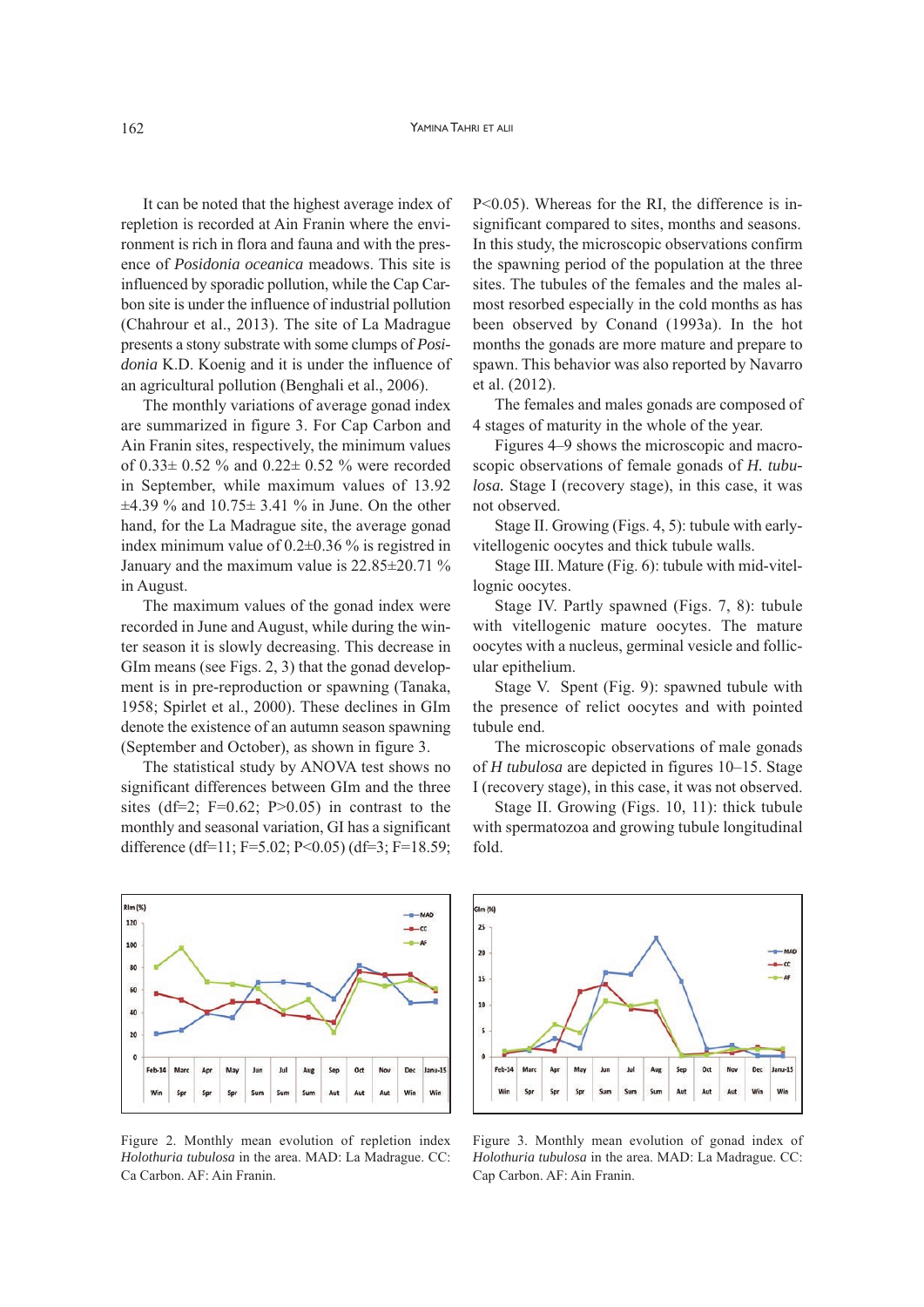

Figures 4–9. Microscopic and macroscopic observations of female gonads of *Holothuria tubulosa*.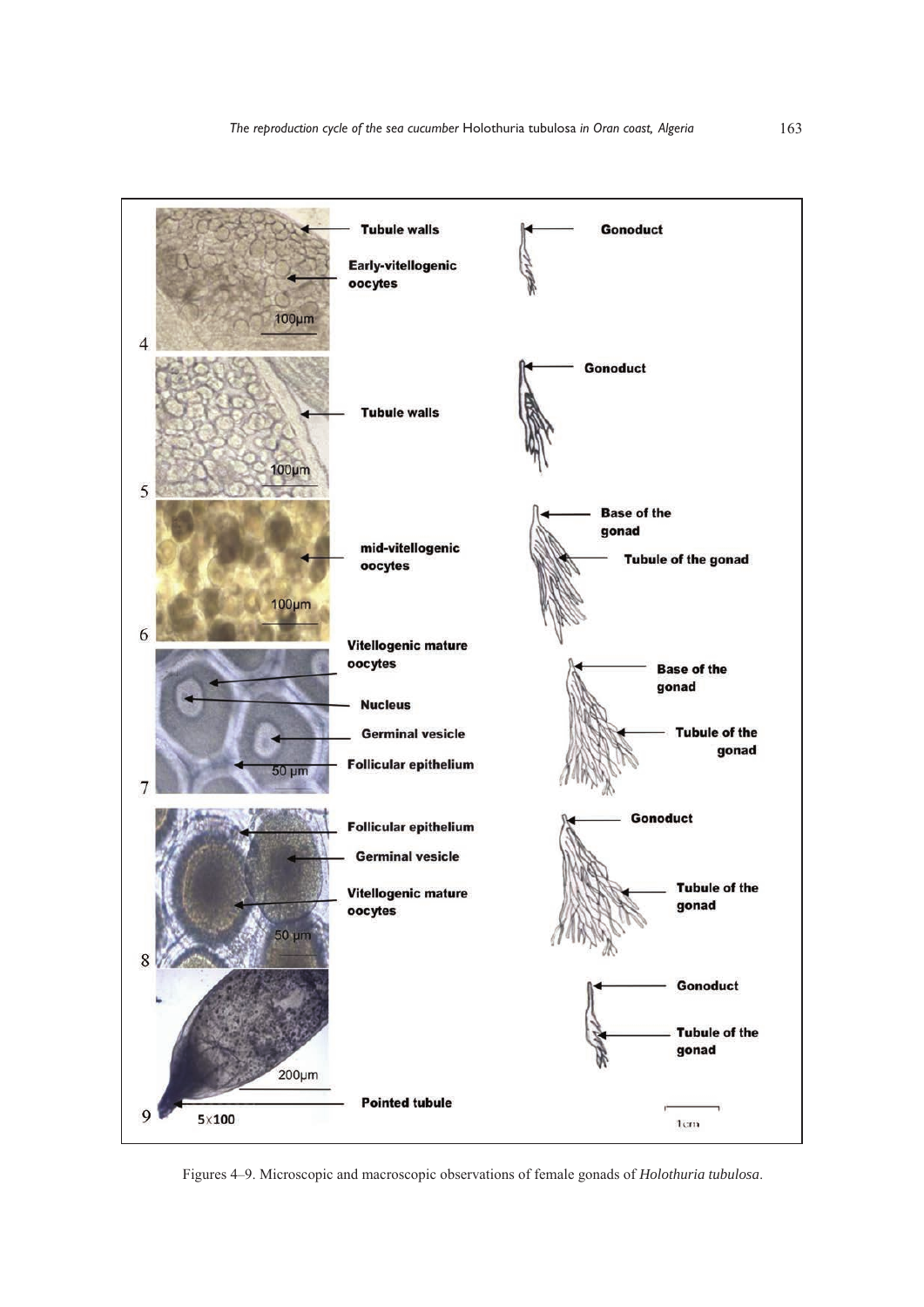

Figures 10–15. Microscopic observations of male gonads of *Holothuria tubulosa.*

Stage III. Mature (Figs. 12, 13): tubule with complete spermatozoa.

Stage IV. Partly spawned (Fig. 14): tubule with wrinkled and partly spawned.

Stage V. Spent (Fig. 15): tubule with wrinkled wall and completely spent.

Figures 16–24 show the effect of environmental conditions on gonad index and repletion index, where it can be seen that the temperature is the most important factor in the reproduction and feeding. For the three sites, the spawning period is between September and October where the temperature is around 19–20 °C. For the repletion index, the highest means are in the autumn season for two sites (La Madrague and Cap Carbon). For Ain Franin, on the other hand, it is during the spring season.

According to Spirlet et al. (2000) and Shpigel et al. (2004), an increase in temperature may increase ingestion and absorption efficiency and stimulate the growth and biological activities of sea cucumbers. In the autumn season, *H. hawaiiensis* Fisher, 1907 ingests more sediments than during the rest of the year to allow the growth of his sexual organs and the expulsion of gametes (Dar & Ahmad, 2006). Also the previous results confirm that the temperature is the most important factor affecting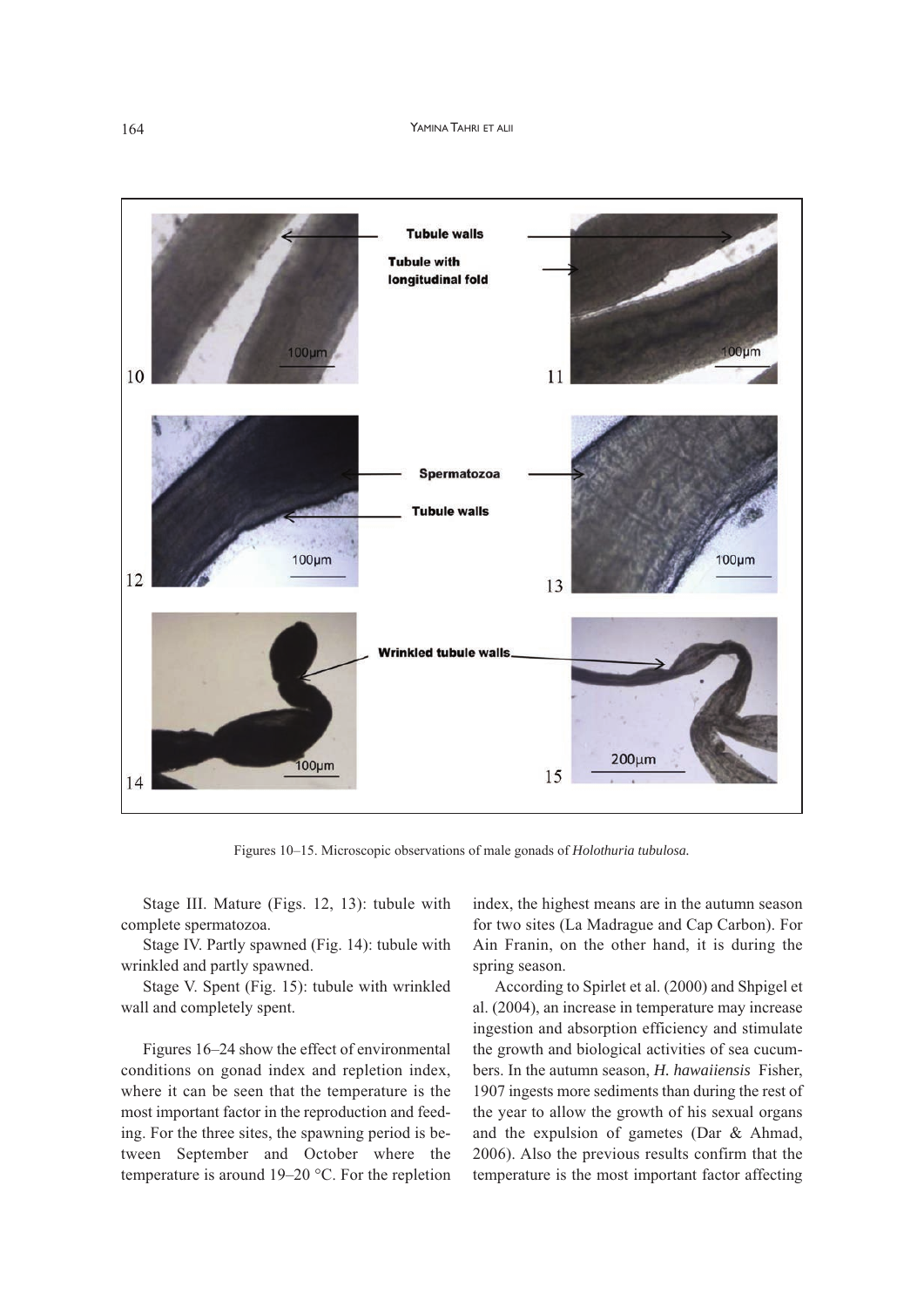the reproduction of *H. tubulosa* (Navarro et al., 2012; Dereli et al., 2016; Bahiri et al., 2017).

The average physical seawater parameters of the three sampling sites in Oran coast are summarized in Table 3.

There is no significant difference between the stations, the temperature, and pH. However, there is a significant difference between salinity and the study sites.

The temperature has a positive relationship with gonad index  $(p<0.01)$  as shown by the Pearson correlation analysis, presented in Table 4, and no correlation between temperature and index repletion. The pH has a positive correlation with gonad index  $(p<0.05)$  and also has a positive relationship with the temperature  $(p<0.01)$ .

## **DISCUSSION**

The sex ratio obtained from *H. tubulosa* in this study shows a significant difference in the relationship 1:1. In most sea cucumbers of the Aspidochirotida order the sex ratio usually coincides with a balanced relationship 1:1 (Ramofafia et al., 2001; Rasolofonirina et al., 2005; Asha & Muthiah, 2008). Despite some species show a slightly unbalanced ratio, with more males than females, or vice versa (McPherson, 1965; Navarro et al., 2012), some sea cucumber species have an unbalanced ratio of 1:2 or 2:3 due to fishing pressure affecting the population (Shiell & Uthicke, 2006; Muthiga et al., 2009). In Algeria, sea cucumbers are not exploited, thus it is assumed that



 $T(C^*)$  $-16n$ Glm/Rlm (%)  $-$ IRe 80 25 Ľ.  $70$  $\overline{20}$ 60<br>50<br>50<br>30<br>20<br>10  $15$ 10  $\epsilon$  $\overline{0}$  $Feb-14$ Apr Od 19  $9,5$ 80<br>70<br>60<br>50<br>40<br>30<br>20<br>10  $\bullet$ 8,5  $\overline{\mathbf{R}}$  $7,5$ Feb-14 Marc Apr Jun Jul Oct **Nov** Dec may Aug Sep Janu-19 Win Spr Sp Aut Win 20 Glm/Rim (%) 90 40 80  $35$ 70 30 60  $25$ 50  $20$ 40  $15$  $30$ 10  $_{20}$  $\overline{\mathbf{s}}$  $10$ Jul Oct  $anu-15$ Feb-14 Apr Jun Aug Sep **Nov** Dec 21 Aut Win Spr Spr Sum Sum Aut Aut Wir Spr Sum

Figures 16–18. Monthly mean gonad index and repletion index of *Holothuria tubulosa* at La Madrague. Mean seawater temperature (Fig. 16), pH (Fig. 17) and salinity (Fig. 18).

Figures 19–21. Monthly mean gonad index and repletion index of *Holothuria tubulosa* at Cap Carbon. Mean seawater temperature (Fig. 19), pH (Fig. 20) and salinity (Fig. 21).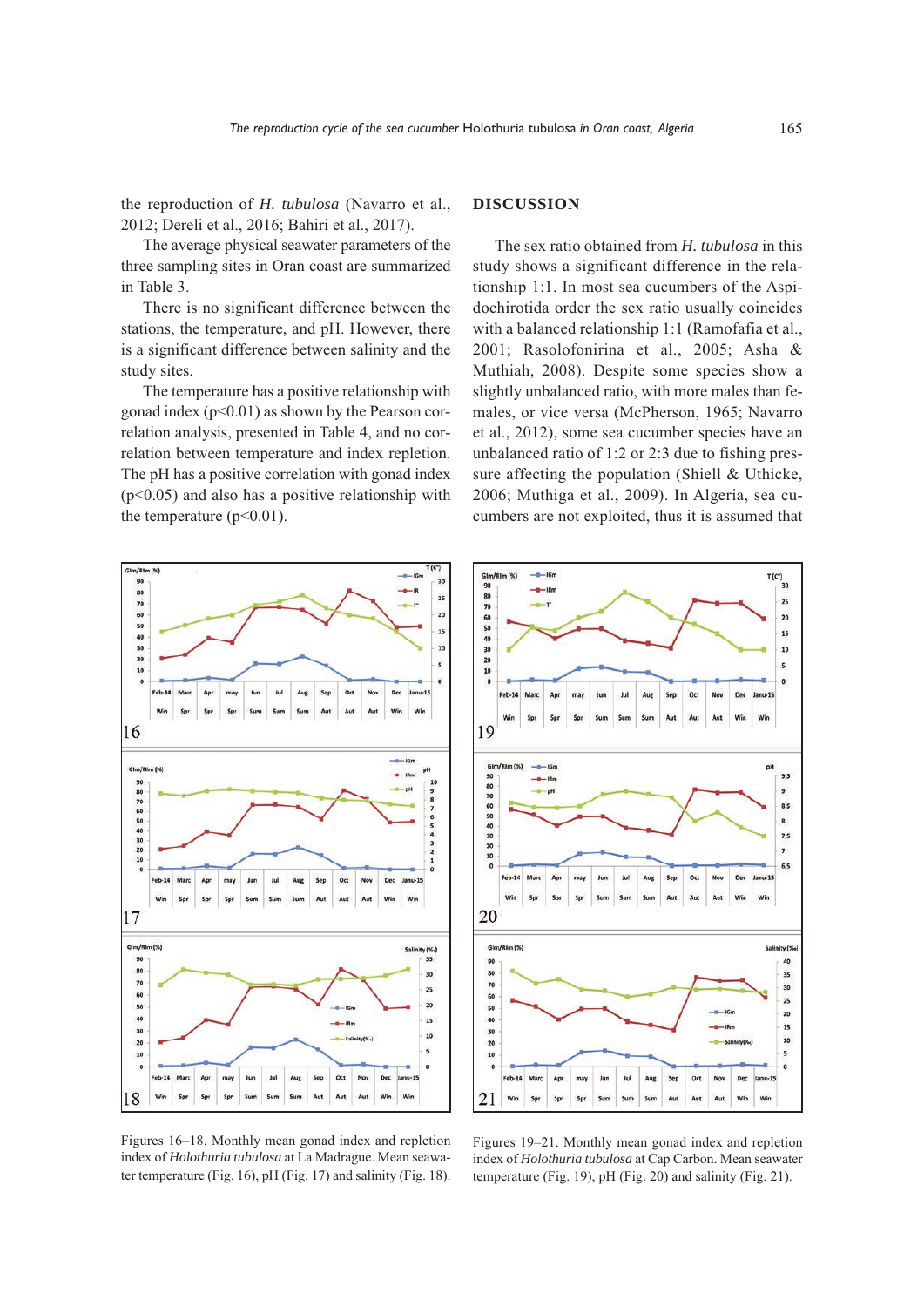there is another important factor that affects the balance of the sex ratio. This sex ratio unbalance can be explained by the pollution or the hydrodynamics which often favors the reduction of the populations as a response to stress.

In a population of *H. tubulosa*, the determination of the fluctuations of the digestive contents weight and the gonads is an essential approach to the trophic and spawning study of this marine invertebrate. It allows, primarily, to determine the structure and the evolution of benthic phytocenosis (Nedelec, 1982; Verlaque & Nedelec, 1983a, b) and secondly to clarify the gonadal activity.

The average repletion index shows maximum values in October and March and minimum values in September and February. Dar & Ahmad (2006)



Figures 22–24. Monthly mean gonad index and repletion index of *Holothuria tubulosa* at Ain Franin. Mean seawater temperature (Fig. 22), pH (Fig. 23) and salinity (Fig. 24).

observed that *H. atra* Jaeger, 1833 in the Red Sea has the highest average weight and the lowest average percentage of sediments in spring. They concluded that at this time of the year the most individuals are at the stag, which precedes the maturation and are preparing for the period of reproduction, from June to July. They also observed (Dar & Ahmad, 2006) that the highest mean sediment weights were recorded in summer when individuals need sediments to contract and expel their gametes.

Feeding behavior and feeding mechanism of sea cucumbers during the different seasons are related to the stage of sexual maturation of the animal (Dar & Ahmad, 2006). The sea cucumbers often show an annual cycle of reproduction as observed by other studies (Navarro et al., 2012; Mezali et al., 2014; Dereli et al., 2016).

The study shows that GIm values increased during the year, and the spawning peak is registered when the GI values are low in October for the La Madrague site and in September for the other two sites (Ain Franin and Cap Carbon), while GI values have their maximum between June and August. The field observations show and confirm that spawning occurs in shallow waters during the summer in the Mediterranean populations (Valls, 2004; Moosleitner, 2006; Andrade et al., 2008). The results of our study coincide with those of the work performed in the regions of the Dardanelles Strait (Dereli et al., 2016) and of the Aegean Sea (Kazanidis et al., 2010; Kazanidis et al., 2014) and other regions (Despalatović et al., 2004; Navarro et al., 2012) (see Table 5 with *H. forskali* Delle Chiaje, 1823 and *H. sanctori* Delle Chiaje, 1824 ).

For many species of echinoderms, the spawning is extended over a long period, but the reproduction season can be shortened when the environmental conditions are not favorable for a short period (Giese, 1987; Chia & Walker, 1991; Pearse & Cameron, 1991).

The correlation was observed between GIm of *Holothuria tubulosa* and the sea water temperature of the Oran coast. This result confirms previous studies that claim that the temperature is the most important factor affecting reproduction of *H. tubulosa* (Despalatović et al., 2004; Kazanidis et al., 2010) and other congeneric species (Conand, 1981; Tuwo & Conand, 1992; Despalatović et al., 2003).

The seasonal variations of seawater temperature and photoperiod are common parameters correlated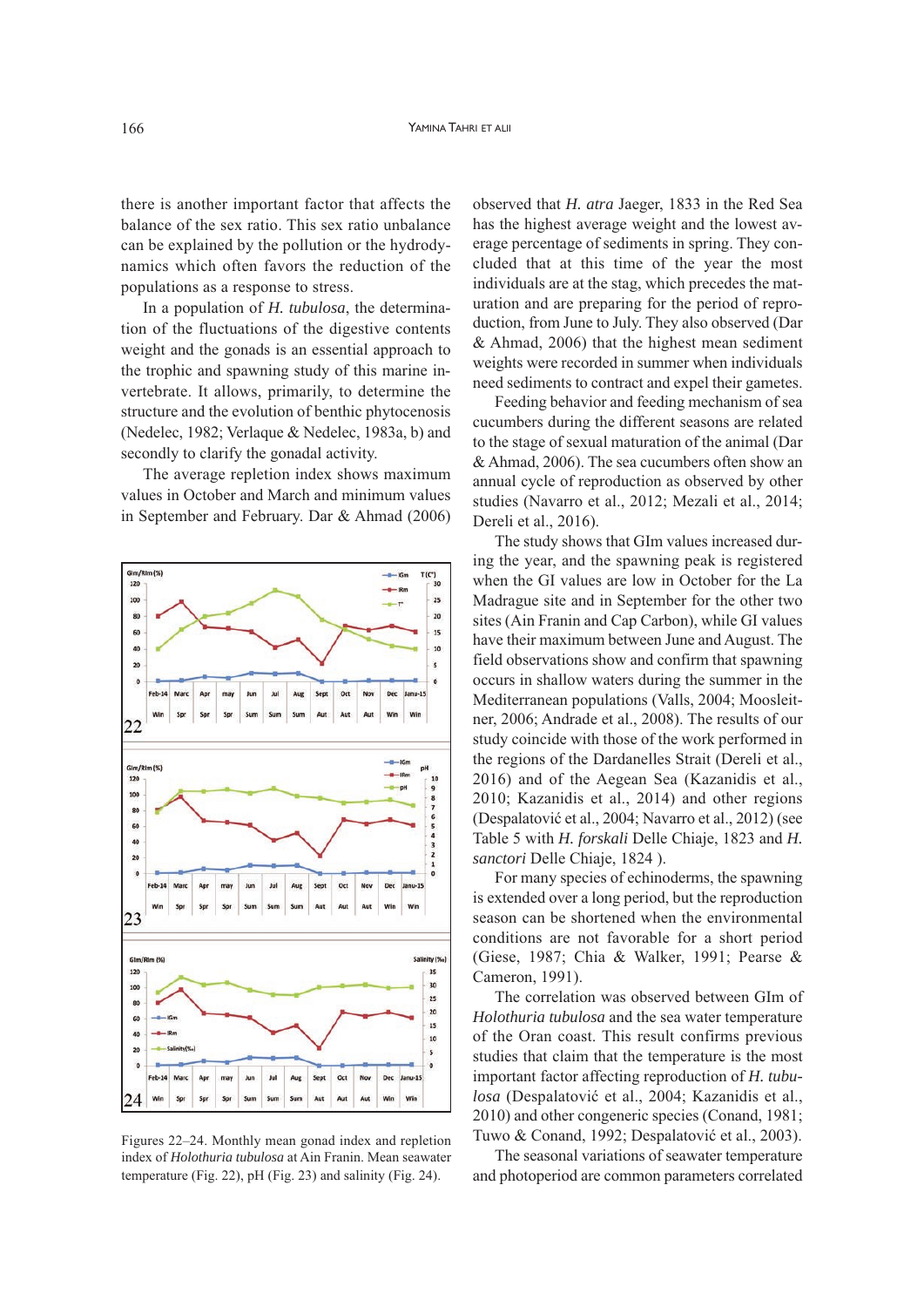| Area        | $T^{\circ}(C)$   | pH              | Salinity (‰)*                 |
|-------------|------------------|-----------------|-------------------------------|
| La Madrague | $19.16\pm4.26$   | $8.42\pm0.66$   | 28.85±1.89 <sup>a</sup>       |
| Cap Carbon  | 17.58±5.85       | $8.44\pm0.45$   | $30.03 \pm 2.56^b$            |
| Ain Franin  | $17.83 \pm 5.94$ | $8.05 \pm 0.73$ | $29.22 \pm 1.83$ <sup>a</sup> |

Table 3. The comparison of physical parameters at stations in Oran coast (mean  $\pm$  standard deviation). \*: Significant difference between salinity and sites (Madrague and Cap Carbon. p<0.05; Cap Carbon and Ain Franin. p<0.05).

with reproductive synchrony (Boolootian, 1966; Giese & Pearse, 1974). Although, some echinoderms appear to show more prolonged or continuous spawning throughout the year in tropical climate regions (Harriott, 1985).

In literature, some studies show the existence of a close relationship between temperature and reproduction of *Actinopyga mauritiana* (Quoy & Gaimard, 1834) in the island of Guam (Conand & Sloan, 1989; Conand, 1993a, b). In fact, in the Mediterranean Sea, another study suggests that the spawning would be induced when the water temperature is between 13–20 °C (Fenaux, 1980). In our study, it is clear that the beginning of spawning depends on the sea temperature in the populations

of the three sites (Figs. 4a, 5a, 6a). The starting point of the spawning of this echinoderm is much more induced by the sudden increase of sea temperature due to salinity and pH. There are other factors favoring the induction gametic, such as turbulence (Pedrotti, 1993; Soualili, 2008), the phytoplankton blooms (Pedrotti, 1993; Starr et al., 1993), the hydrodynamics (Soualili, 2008; Dermeche, 2010; Navarro et al., 2012) and the photoperiod (Starr et al., 1993; Spirlet et al., 1998).

The effect of sea temperature and light variations on sea cucumber feeding activity is not extensively documented in the literature. Coulon & Jangoux (1993b) estimated that a sea cucumber population can filter from 6 to 13 kg of sediments according to temperature and body size. Due to this activity, the sea cucumbers alter the stability of the seabed (Massin, 1982; Coulon & Jangoux, 1993b; Dar & Ahmad, 2006).

#### **CONCLUSIONS**

In this study, it has been able to estimate and evaluate the spawning period of *H. tubulosa.* The sex ratio was found as (female: male) 0.8:1.2 with no significative difference between sites and seasons (spring, summer, autumn, winter). The spawning period was between September and October in the west coast of Oran. The peak spawning is reg-

|                | $T^{\circ}(C)$ | pH        | Salinity (‰) | GI       | RI    | station | Months |
|----------------|----------------|-----------|--------------|----------|-------|---------|--------|
| pH             | $0.569**$      |           |              |          |       |         |        |
| Salinity (‰)   | 0.015          | 0.176     |              |          |       |         |        |
| GI             | $0.712***$     | $0.370*$  | $-0.131$     |          |       |         |        |
| <b>RI</b>      | $-0.232$       | $-0.242$  | $-0.220$     | 0.018    |       |         |        |
| <b>Station</b> | $-0.101$       | $-0.194$  | 0.027        | $-0.173$ | 0.243 |         |        |
| Months         | $-0.224$       | $-0.339*$ | $-0.148$     | $-0.137$ | 0.206 | 0.000   |        |
| Seasons        | $0.563***$     | 0.195     | 0.057        | 0.246    | 0.053 | 0.000   | 0.194  |

Table 4. Correlation between physical parameters of areas, physiological index (GI, RI), months and seasons. \*: significantly different ( $p < 0.05$ ). \*\*: significantly different ( $p < 0.01$ ).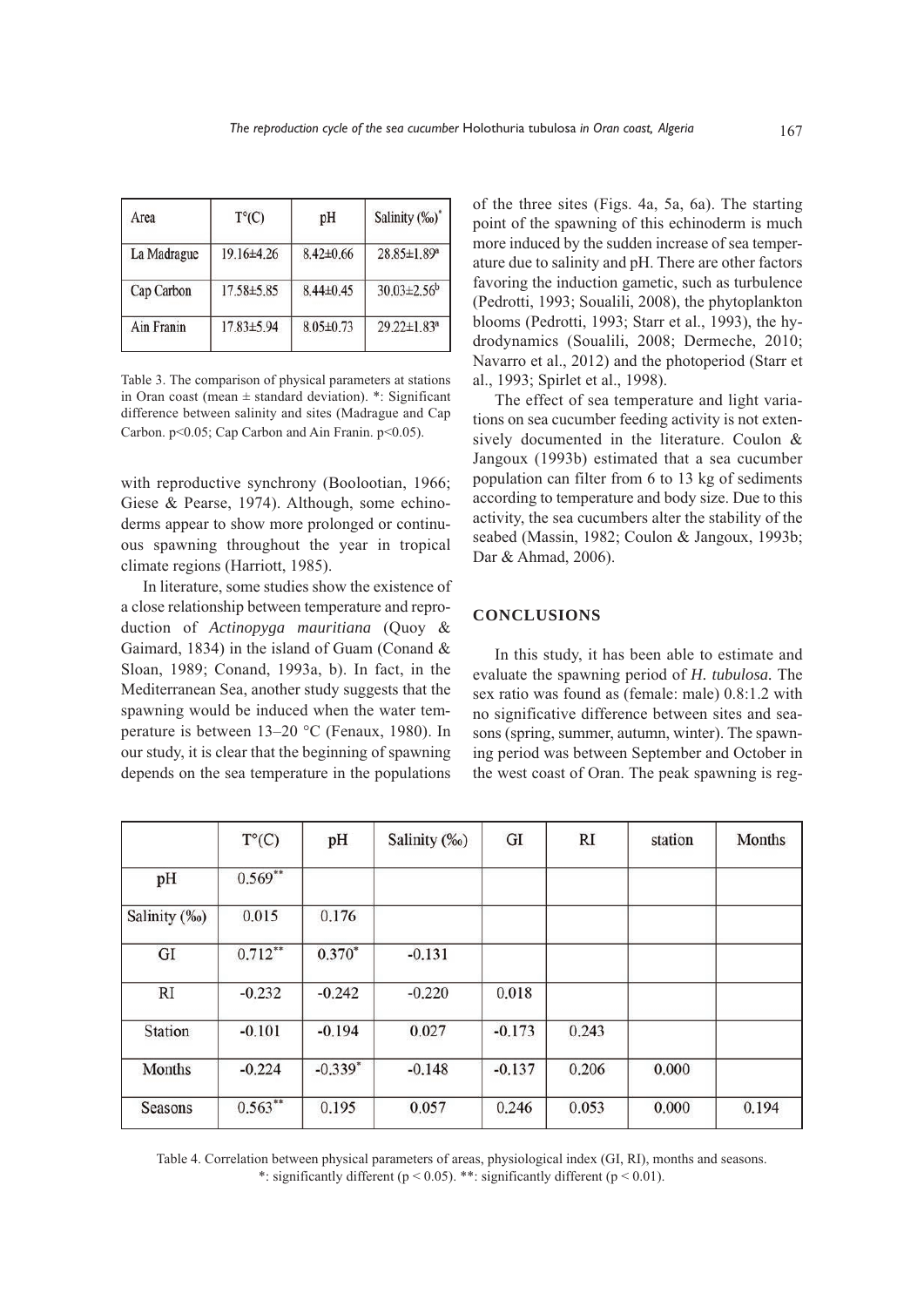istered where the values of GI are low in October for the La Madrague site with values of 1.49±2.03 %, and in September for the other two sites of Cap Carbon and Ain Franin, with values of  $0.33 \pm 0.52$ % and  $0.22 \pm 0.52$  % respectively, while the GI values have their maximum between June and August.

The temperature of seawater seems to play a crucial role in the release of gametes.

Other studies are also needed on this coast and generally in all the Algerian coasts in order to obtain more information (density, mortality, and longevity).

| Species     | Location                                           | <b>Methods</b>                                                                                | Reproductive<br>pattern | Spawning<br>period      | Reference                    |
|-------------|----------------------------------------------------|-----------------------------------------------------------------------------------------------|-------------------------|-------------------------|------------------------------|
| H. tubulosa | Oran coast, Algeria                                | GI                                                                                            | Annual                  | Sept-Oct                | Ower study                   |
| H. tubulosa | Oran coast, Algeria                                | GI                                                                                            | Annual                  | Mar-Apr-<br>Jul and Oct | Bahiri et al.,<br>2017       |
| H. tubulosa | Dardanelles Strait,<br>Turkey                      | GI                                                                                            | Annual                  | August and<br>September | Derlie et al.,<br>2016       |
| H. tubulosa | Pagasitikos Gulf,<br>western Aegean Sea,<br>Greece | Histological<br>examination                                                                   | Annual                  | Summer                  | Kaznidis et al.,<br>2014     |
| H. tubulosa | Adriatic Sea, Croatia                              | Histological<br>examination                                                                   | Annual                  | Jul-sept                | Despalatovic et<br>al., 2004 |
| H. tubulosa | Costa Brava, the north<br>east coast of Spain      | Field spawning<br>observation                                                                 |                         | June and<br>July        | <b>Valls</b> , 2004          |
| H. tubulosa | Ischia Island, Italy                               | Field spawning<br>observation                                                                 | Annual                  | August-sept             | Bulteel et al.,<br>1992      |
| H. forskali | <b>Britain</b>                                     | Histological<br>examination and<br>GI                                                         | Annual                  | Apr- June               | Tuow & Conand,<br>1992       |
| H. forskali | <b>Adriatic Sea</b>                                | Histological<br>examination                                                                   | Annual                  | Jun-August<br>and Dec   | Despalatovic et<br>al., 2003 |
| H. sanctori | Gran Canaria, Spain                                | GI, macro and<br>microscopic<br>analysis of the<br>physical<br>characteristics of<br>tubules. | annual                  | Jun-August              | Navarro et al.,<br>2012      |

Table 5. Characteristics of Holothurian species reproduction. Location, methods used and spawning period.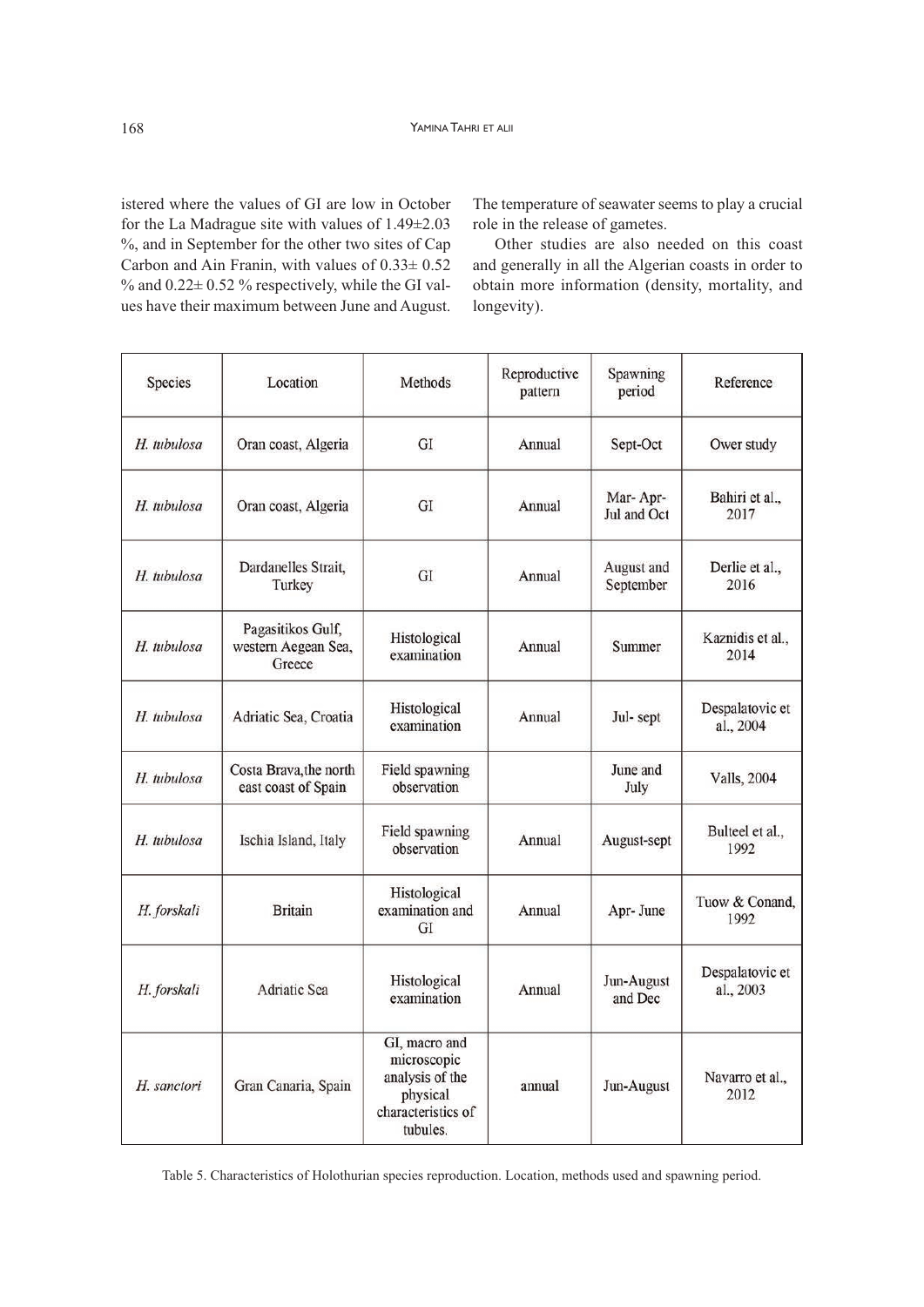#### **REFERENCES**

- Amon R.M. & Herndl G.J., 1991. Deposit feeding and sediment. Marine Ecology, 12: 163–174. https://doi. org/10.1111/j.1439-0485.1991.tb00250.x
- Andrade Á.A., Machado L.F., Barreiros J.P., Paulay G. & Cardigos F., 2008. In situ observation of sexual reproduction of *Holothuria tubulosa* Gmelin 1788 (Echinodermata: Holothuroidea) in the Azores (NE Atlantic). La bêche-de-mer, Bulletin d'information de la CPS, 27: 43–45.
- Asha P. & Muthiah P., 2008. Reproductive biology of the commercial sea cucumber *Holothuria spinifera* (Echinodermata: Holothuroidea) from Tuticorin. Tamil Nadu. India. Aquaculture International, 16: 231–242. https://doi.org/10.1007/s10499-007-9140 z
- Bahiri D., Dermeche S., Chahrour F., Tahri Y. & Bouderbala M., 2017. Study of the Physiological Indices of Sea Cucumber *Holothuria tubulosa* (Gmelin. 1788) of the Oranaise Coast (Algeria). International Journal of Sciences, Basic and Applied Research (IJSBAR) 36: 1–17.
- Benghali S., Taleb M. & Boutiba Z., 2006. Biosurveillance de la pollution marine au niveau de la côte occidentale algérienne par la mesure de l'activité de l'acétylcholinestérase chez l'oursin *Paracentrotus lividus* et la patelle *Patella coerulea*. Mémoire de Magister.
- Birkeland C., 1988. Geographic comparisons of coralreef community processes. Proceedings of the Sixth International Coral Reef Symposium, pp. 211–220.
- Boolootian R.A., 1966. Reproductive physiology. In: Boolootian R.A. (Ed.), Physiology of the Echinodermata, pp. 561–613. New York: John Wiley & Sons.
- Boudouresque C.F. & Meinesz A., 1982. Découverte de l'herbier de Posidonie. Cahiers Parc National Port-Cros, France, 4: 1–79.
- Cameron J.L. & Fankboner P.V., 1986. Reproductive biology of the commercial sea cucumber *Parastichopus californicus* (Stimpson) (Echinodermata: Holothuroidea). I. Reproductive periodicity and spawning behavior. Canadian Journal of Zoology, 64: 168–175. https://doi.org/10.1139/z86-027
- Chahrour F., Boumaza S., Semroud R. & Boutiba Z., 2013. Phenology of *Posidonia oceanica* (Linnaeus) Delile in the West Coast of Algeria. International Journal of Asian Social Science, 3: 240–254.
- Chia F.-S. & Walker C.W., 1991. Echinodermata: Asteroidea. In: Giese A.C., Pearse J.S. & Pearse V.B. (Eds.), Reproduction of marine invertebrates, echinoderms and lophophorates. Volume VI. pp. 301–340. Boxwood Press, Pacific Groove, California, USA.
- Conand C., 1981. Sexual cycle of three commercially important holothurian species (Echinodermata) from the

lagoon of New Caledonia. Bulletin of Marine Science, 31: 523–543.

- Conand C., 1989. Les holothuries aspidochirotes du lagon de Nouvelle-Calédonie: biologie, écologie et exploitation. ORSTOM, Paris, Etudes et Thèses, 393 pp.
- Conand C., 1993a. Reproductive biology of the holothurians from the major communities of the New Caledonian Lagoon. Marine Biology, 116: 439–450. https://doi.org/10.1007/bf00350061
- Conand C., 1993b. Ecology and reproductive biology of *Stichopus variegatus* an Indo-Pacific coral reef sea cucumber (Echinodermata: Holothuroidea). Bulletin of Marine Science, 52: 970–981.
- Conand C. & Sloan N., 1989. World fisheries for echinoderms. In: Caddy J.T. (Ed.), Marine Invertebrate Fisheries: Their assessment and management, pp. 647–663.
- Costa V., Mazzola A. & Vizzini S., 2014. *Holothuria tubulosa* Gmelin, 1791 (Holothuroidea. Echinodermata) enhances organic matter recycling in Posidonia oceanica meadows. Journal of Experimental Marine Biology and Ecology, 461: 226–232. https://doi. org/10.1016/j.jembe.2014.08.008
- Coulon P. & Jangoux M., 1993a. Feeding rate and sediment reworking by the holothuroid *Holothuria tubulosa* (Echinodermata) in a Mediterranean seagrass bed. Marine ecology, Progress series, 92: 201– 204. https://doi.org/10.3354/meps092201
- Coulon P. & Jangoux M., 1993b. Feeding rate and sediment reworking by the holothuroid *Holothuria tubulosa* (Echinodermata) in a Mediterranean seagrass bed off Ischia Island. Italy. Marine Ecology Progress Series, 92: 201–204. https://doi.org/10.3354/meps 092201
- Dar M.A. & Ahmad H.O., 2006. Le comportement alimentaire sélectif et le rôle écologique des holothuries vivant dans les eaux peu profondes de la Mer Rouge. La bêche-de-mer - Bulletin de la CPS, 24: 11–15.
- Dereli H., Çulha S.T., Culha M., Özalp B. & Tekinay A., 2016. Reproduction and population structure of the sea cucumber *Holothuria tubulosa* in the Dardanelles Strait. Turkey. Mediterranean Marine Science, 17: 47–55. https://doi.org/10.12681/mms.1360
- Dermeche S., 2010. Indices physiologiques. Métaux lourds (Cd, Pb, Cu, Zn et Ni) et bioessais chez l'oursin commun *Paracentrotus lividus* (Lamarck. 1816) pêché dans le golfe d'Arzew et d'Oran. Thèse Université d'Oran.
- Despalatović M., Grubelić I., Antolić B. & Žuljević A., 2004. Reproductive biology of the holothurian *Holothuria tubulosa* (Echinodermata) in the Adriatic Sea. Journal of the Marine Biological Association of the United Kingdom, 84: 409–414.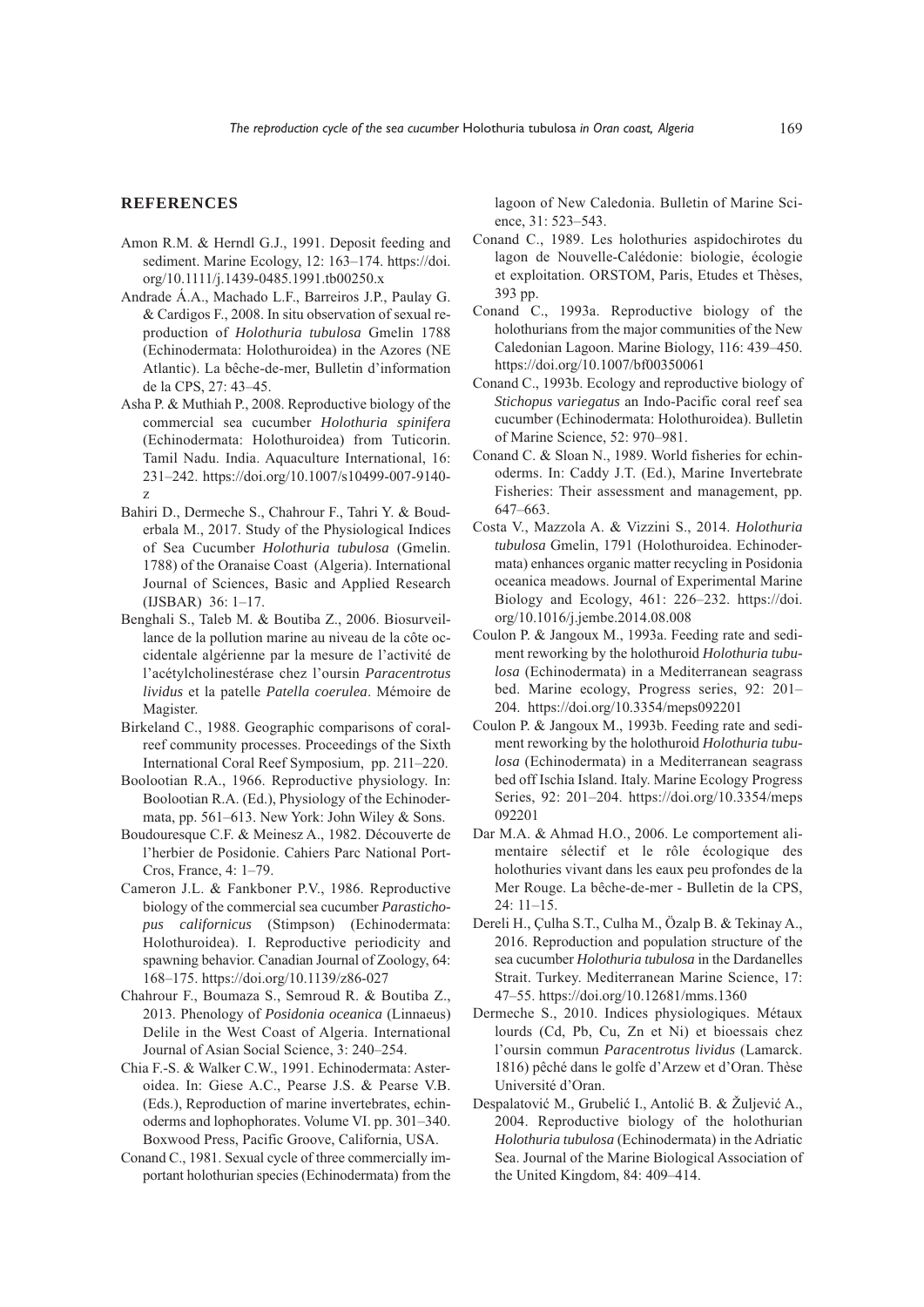- Despalatović M., Grubelić I., Šimunović A., Antolić B. & Žuljević A., 2003. New data about reproduction of the holothurian *Holothuria forskali* (Echinodermata) living in geographically different places. Fresenius environmental bulletin, 12: 1345–1347. https://doi. org/10.1017/s0025315404009361h
- Fenaux L., 1980. Cycles saisonniers de reproduction et croissance larvaire chez les Echinodermes. Oceanis, 6: 277–307.
- Francour P., 1990. Dynamique de l'écosystème à *Posidonia oceanica* dans le parc national de Port-Cros: analyse des compartiments matte. Litière, faune vagile. Echinodermes et poissons. Université d'Aix-Marseille II. Faculté des sciences.
- Francour P. & Le Direach L., 1994. Recrutement de l'ichtyofaune dans l'herbier superficiel à *Posidonia oceanica* dans la réserve marine de Scandola (Corse. Méditerranée nord-occidentale): données préliminaires. Travaux scientifiques du Parc naturel régional et des Réserves naturelles de Corse, 46: 71–91.
- Fuji A., 1960. Studies on the biology of the sea urchin: III. Reproductive Cycle of Two Sea Urchins. Strongylocentrotus nudus and S. intermedius. in Southern Hokkaido. Bulletin of the faculty of fisheries Hokkaido University, 11: 49–57.
- Gaudron S., Kohler S. & Conand C., 2008. Reproduction of the sea cucumber *Holothuria leucospilota* in the Western Indian Ocean: biological and ecological aspects. Invertebrate Reproduction & Development, 51: 19–31. https://doi.org/10.1080/07924259.2008.9652 253
- Giese A., 1987. Maturation and spawning. Reproduction of marine invertebrates, 9: 251–329.
- Giese A.C. & Pearse J.S., 1974. Introduction: general principles. In: Giese A.C. & Pearse J.S. (Eds.), Reproduction of marine invertebrates, Vol 1: Acoelomate and Pseudocoelomate metazoans. Academic Press, New York, pp. 1−49.
- González R.M., Moguel C.Z., Bolio M.C. & Canul. R.P., 2004. Concentración de Cd. Cr. Cu y Pb en sedimentos y en tres especies de pepino de mar (clase holothuroidea) de las costas del Estado de Yucatán. México. Ingeniería, 8: 7–19.
- Hamel J.F., Himmelman J.H. & Dufresne L., 1993. Gametogenesis and spawning of the sea cucumber *Psolus fabricii* (Duben & Koren). The Biological Bulletin, 184: 125–143. https://doi.org/10.2307/154 2223
- Harriott V.J., 1985. Mortality rates of scleractinian corals before and during a mass bleaching event. Marine Ecology Progress Series, 21: 81–88.
- Ismail H., Lemriss S., Ben Aoun Z., Mhadhebi L., Dellai A., Kacem Y., Boiron P. & Bouraoui A., 2008. Antifungal activity of aqueous and methanolic extracts from the Mediterranean sea cucumber *Holothuria*

*polii*. Journal of Medical Mycology, 18: 23–26. https://doi.org/10.1016/j.mycmed.2008.01.002

- Kazanidis G., Antoniadou C., Lolas A.P., Neofitou N., Vafidis D., Chintiroglou C. & Neofitou C., 2010. Population dynamics and reproduction of *Holothuria tubulosa* (Holothuroidea: Echinodermata) in the Aegean Sea. Journal of the Marine Biological Association of the United Kingdom, 90: 895–901. https:// doi.org/10.1017/s0025315410000251
- Kazanidis G., Lolas A. & Vafidis D., 2014. Reproductive cycle of the traditionally exploited sea cucumber *Holothuria tubulosa* (Holothuroidea: Aspidochirotida) in Pagasitikos Gulf, western Aegean Sea. Greece. Turkish Journal of Zoology, 38: 306–315. https://doi.org/10.3906/zoo-1302-31
- Kohler S., Gaudron S.M. & Conand C., 2009. Reproductive biology of *Actinopyga echinites* and other sea cucumbers from La Reunion (Western Indian Ocean): Implications for fishery management. Western Indian Ocean Journal of Marine Science, 8: 97–111. https://doi.org/10.4314/wiojms.v8i1.56679
- Koukouras A., Sinis A.I., Bobori D., Kazantzidis S. & Kitsos M.S., 2007. The echinoderm (Deuterostomia) fauna of the Aegean Sea and comparison with those of the neighbouring seas. Journal of Biological Research Thessaloniki, 7: 67–92.
- Massin C., 1982. Food and feeding mechanisms: Holothuroidea. In: Jangoux M. & Lawrence J.M. (Eds.), Echinoderm nutrition. A.A. Balkema: Rotterdam, 15, pp. 43–55.
- Massin C. & Jangoux M., 1976. Observations écologiques sur *Holothuria tubulosa*. *H. poli* et *Holothuria forskali* (Echinodermata Holothuroidea) et comportament alimentaire de *H. tubulosa*. Cahiers de Biologis Marine, 17: 45–59.
- McEuen F. & Chia F.S., 1991. Development and metamorphosis of two psolid sea cucumbers. *Psolus chitonoides* and *Psolidium bullatum* with a review of reproductive patterns in the family Psolidae (Holothuroidea: Echinodermata). Marine Biology, 109: 267–279. https://doi.org/10.1007/bf01319395
- McPherson B., 1965. Contributions to the biology of the sea urchin *Tripneustes ventricosus*. Bulletin of Marine Science, 15: 228–244.
- Mezali K., 2008. Phylogénie, systématique, dynamique des populations et nutrition de quelques espèces d'holothuries aspidochirotes (Holothuroidea: Echinodermata) inféodées aux herbiers de posidonies de la côte Algéroise. Thèse de Doctorat d'état, Alger, Algérie: USTHB, 208 pp.
- Mezali K., Soualili D.L., Neghli L. & Conand C., 2014. Reproductive cycle of the sea cucumber *Holothuria* (*Platyperona*) *sanctori* (Holothuroidea: Echinodermata) in the southwestern Mediterranean Sea: interpopulation variability. Invertebrate Reproduction &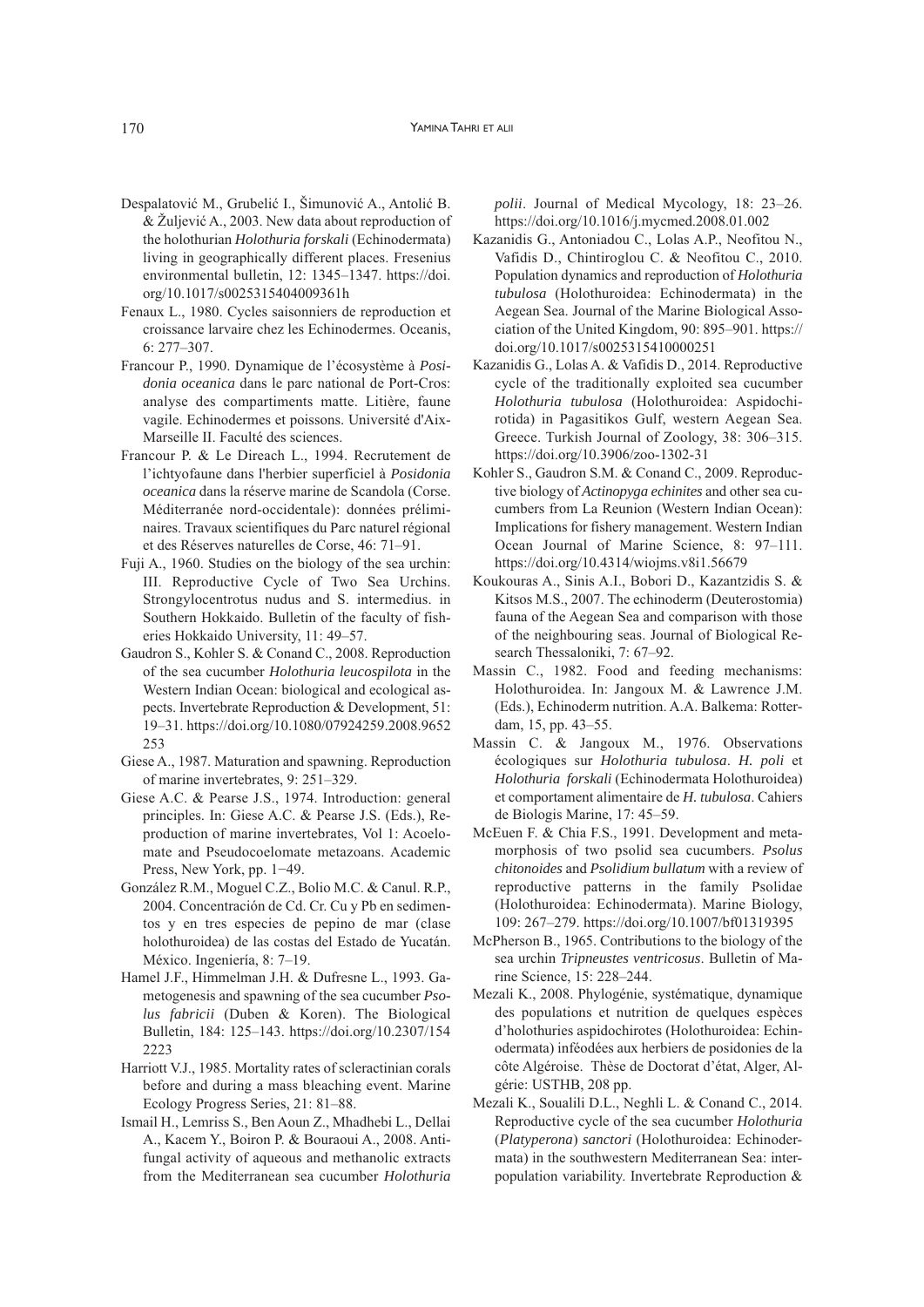Development, 58: 179–189. https://doi.org/10.1080/ 07924259.2014.883337

- Mezali K., Zupo V. & Francour P., 2006. Population dynamics of *Holothuria* (*Holothuria*) *tubulosa* and *Holothuria* (*Lessonothuria*) *polii* of an Algerian *Posidonia oceanica* meadow. Biologia Marina Mediterranea, 13: 158–61.
- Moosleitner H., 2006. Observation of natural spawning of *Holothuria tubulosa*. La bêche-de-mer, Bulletin d'information de la CPS, 24: 53.
- Moriarty D., 1982. Feeding of *Holothuria atra* and *Stichopus chloronotu*s on bacteria organic carbon and organic nitrogen in sediments of the Great Barrier Reef. Marine and Freshwater Research, 33: 255–263. https://doi.org/10.1071/mf9820255
- Muthiga N., Kawaka J. & Ndirangu S., 2009. The timing and reproductive output of the commercial sea cucumber *Holothuria scabra* on the Kenyan coast Estuarine. Coastal and Shelf Science, 84: 353–360. https://doi.org/10.1016/j.ecss.2009.04.011
- Navarro P.G., García-Sanz S. & Tuya F., 2012. Reproductive biology of the sea cucumber *Holothuria sanctori* (Echinodermata: Holothuroidea). Scientia Marina, 76: 741–752. https://doi.org/10.3989/scimar. 03543.15b
- Nédélec H., 1982. Éthologie alimentaire de *Paracentrotus lividus* dans la baie de Galeria (Corse) et son impact sur les peuplements phytobenthiques. Thèse Doctorat, P.M. Curie & Aix-Marseille II Universities, 175 pp.
- Ocaña A. & Tocino L.S., 2005. La freza de *Holothuria tubulosa* (Holothurioidea. Echinodermata) en el Mar de Alborán (Mar Mediterráneo). Zoologica baetica, 16: 147–150.
- Pearse J., 1968. Patterns of reproductive periodicities in four species of Indo-Pacific echinoderms. Proceedings of the Indian Academy of Sciences-Section B. Springer, pp. 247–279.
- Pearse J.S. & Cameron R.A., 1991. Echinodermata: Echinoidea. In: Reproduction of marine invertebrates. Vol. 6: Echinoderms and lophophorates. Boxwood Press, Pacific Grove, CA, pp. 513–662.
- Pedrotti E., 1993. Etude des organogènese in vitro à part de racines de felhies et embryons zygotiques de merisier (*Prunus avium* L.). Dissertação (Doutorado em Fisiologia Vegetal)-Université d'Orléans. Orléans. France.
- Pérez-Ruzafa A., 1984. Estudio sistemático. ecológico y biogeográfico de la Clase Holothuroidea en las Islas Canarias. PhD dissertation. Universidad de La Laguna. Tenerife.
- Ramofafia C., Foyle T.P. & Bell J.D., 1997. Growth of juvenile *Actinopyga mauritiana* (Holothuroidea) in captivity. Aquaculture, 152: 119–128. https://doi.org/ 10.1016/s0044-8486(96)01525-6
- Ramofafia C., Battaglene S. & Byrne M., 2001. Reproductive biology of *Actinopyga mauritiana* (Echinodermata: Holothuridae) in the Solomon Islands. Journal of the Marine Biological Association of the United Kingdom, 81: 523–531. https://doi.org/10. 1017/s0025315401004179
- Rasolofonirina R., Vaitilingon D., Eeckhaut I. & Jangoux M., 2005. Reproductive Cycle of Edible Echinoderms from the Southwestern Indian Ocean II. The Sandfish *Holothuria scabra* (Jaëger, 1833). Western Indian Ocean Journal of Marine Science, 4: 61–76. https://doi.org/10.4314/wiojms.v4i1.28474
- Roberts D., Gebruk A., Levin V. & Manship B., 2003. Feeding and digestive strategies in deposit-feeding holothurians. Oceanography and Marine Biology, 38: 257–262.
- Schillaci D., Cusimano M.G., Cunsolo V., Saletti R., Russo D., Vazzana M., Vitale M. & Arizza V., 2013. Immune mediators of sea-cucumber *Holothuria tubulosa* (Echinodermata) as source of novel antimicrobial and anti-staphylococcal biofilm agents. AMB Express, 3: 35. https://doi.org/10.4314/wiojms.v4i1. 28474
- Shiell G.R. & Uthicke S., 2006. Reproduction of the commercial sea cucumber *Holothuria whitmaei* (Holothuroidea: Aspidochirotida) in the Indian and Pacific Ocean regions of Australia. Marine Biology, 148: 973–986. https://doi.org/10.1007/s00227-005- 0113-3
- Shpigel M., McBride S.C., Marciano S. & Lupatsch I., 2004. The effect of photoperiod and temperature on the reproduction of European sea urchin *Paracentrotus lividus*. Aquaculture, 232: 343–355. https://doi. org/10.1016/s0044-8486(03)00539-8
- Smiley S., McEuen F.S., Chaffee C. & Krishnan S., 1991. Echinodermata: Holothuroidea. In: Giese A.C., Pearse J.S. & Pearse V.B. (Eds.), Reproduction of Marine Invertebrates, Volume VI, Echinoderms and Lophophorates. The Boxwood Press, Pacific Grove, California, pp. 663–760.
- Smith R.H., 1971. Reproductive biology of a brooding sea-star *Leptasterias pusilla* (Fisher) in the Monterey Bay region. Ph. D. thesis. Stanford University, California, 225 pp.
- Soualili D.L., 2008. Les populations naturelles d'oursins: un outil évaluateur de l'état de santé de la d'Alger. Thèse Doctorat Océan. Univ. U.S.T.H.B., 147 pp.
- Spirlet C., Grosjean P. & Jangoux M., 1998. Reproductive cycle of the echinoid *Paracentrotus lividus*: analysis by means of the maturity index. Invertebrate Reproduction & Development, 34: 69–81. https://doi. org/10.1080/07924259.1998.9652355
- Spirlet C., Grosjean P. & Jangoux M., 2000. Optimization of gonad growth by manipulation of temperature and photoperiod in cultivated sea urchins *Paracen-*